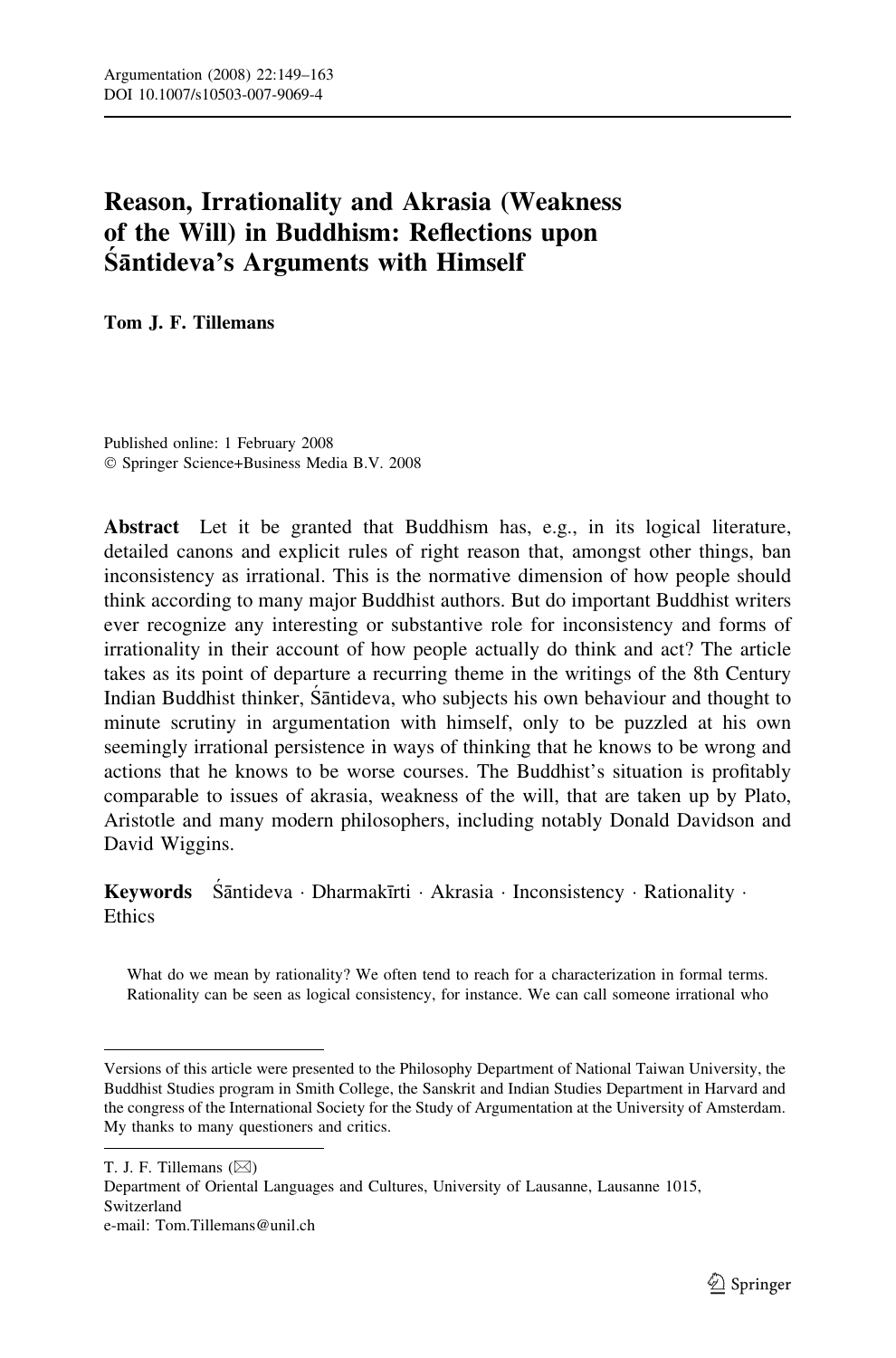affirms both  $p$  and not- $p$ . By extension, someone who acts flagrantly in violation of his own interests, or of his own avowed objectives, can be considered irrational (Taylor [1982](#page-14-0), p. 97)<sup>1</sup>

What is special in incontinence is that the actor cannot understand himself: he recognizes, in his own intentional behaviour, something essentially surd (Davidson [1980](#page-13-0), p. 42)

''Why do I do the things that make me sorry?''

(Lyle Lovett, ''Who Loves you Better than I?'')

## 1 Irrationality and Akrasia

One of the ways to understand positions better on the nature and scope of reason is to look at the role, if any, they accord to irrationality in human thought and action. In the case of Buddhism, it is obvious that there is a great deal in the philosophical, doctrinal and ethical literature that testifies to highly developed norms of rationality. We regularly find scholastic authors of various Buddhist schools advocating the strict exclusion of contradiction as a canon of right reason: contradiction is said to be a *dosa*, a fault in thought or speech, and a *nigrahasthana*, a point of defeat in a debate. Let us speak of a kind of "standard conception of rationality"<sup>2</sup>, which is widespread in Buddhism, especially in its later Indo-Tibetan varieties heavily influenced by the Buddhist logical literature, but is also frequently presented in Western sources as a kind of rudimentary intuitive account of what it is to be rational. (It is what I have given above in the quotation from an article by Charles Taylor.) Buddhists sometimes formulate this standard conception in very strong terms: in a famous passage in the  $Prasannapad\vec{a}$ , the sixth-century Indian author, Candrak $\overline{i}$ rti, says that when an opponent worthy to debate with ( $\approx$ rational) has been persuaded that his own position is riddled with contradictions, he will give it up. Someone who does not do so is said to be *unmattaka*, "out of his mind,"

<sup>&</sup>lt;sup>1</sup> Note that "rational" is often used, inter alia, to describe what is simply based on reasoning, be that reasoning more or less sound or unsound, good or bad; or it is used to qualify beings that are endowed with the capacity to engage in reasoning. The adjective is also, of course, as in the passage from Charles Taylor, used in a normative and evaluative sense, to characterize thinking, speech, behaviour, etc. that are in keeping with *good* reasoning. In what follows, we are using the term in that latter sense. This is close to the use of the Sanskrit terms such as *yukta/nyāyya* and their Tibetan and Chinese translations *rigs pa*, cheng li, etc. Cf., however, van Eemeren and Grootendorst [\(2004](#page-14-0), pp. 123-125), where the use of the term ''rational'' is stipulatively limited to the first sense and the term ''reasonable'' is reserved for the good uses of reason.

<sup>&</sup>lt;sup>2</sup> There may be, e.g., in certain early Buddhist texts, and perhaps in certain Chan texts, non-standard conceptions which have a greater tolerance of inconsistency. That would need a separate treatment and I'm not going to delve into such issues here; accordingly my focus will be upon the "standard conception.'' There is in any case no doubt that many Buddhists do profess a standard conception of reason where avoidance of contradiction is an explicitly invoked iron-clad rule: it is abundantly attested in their own philosophical theories, their canons of debate ( $\nu \bar{a} da$ ) and in their polemical refutations of adversaries.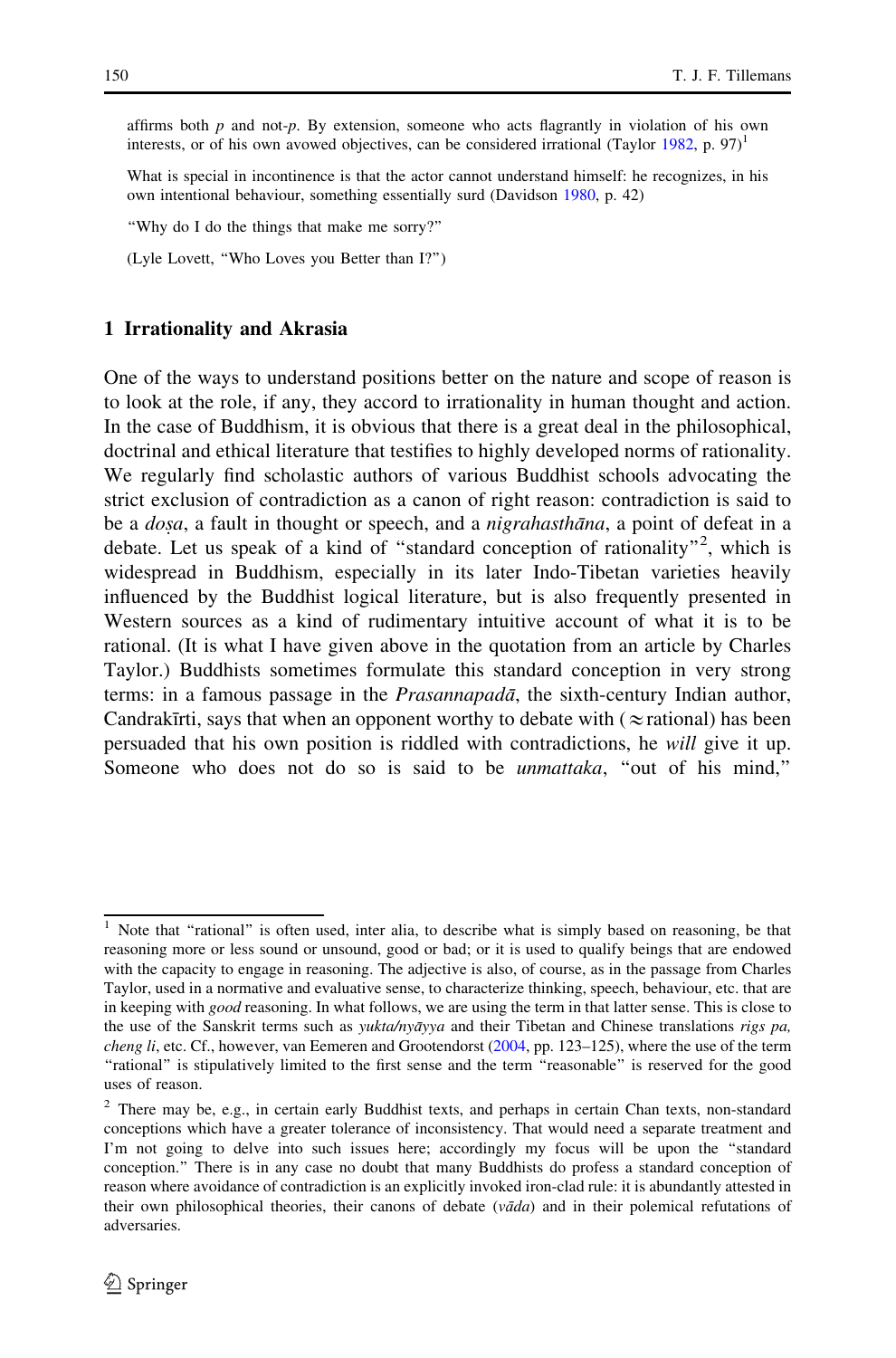"demented," and hence not worth arguing with.<sup>3</sup> On this "standard conception", then, at least a necessary condition for people to be rational is that they strive to be consistent; thus acquiescence in, or worse, willing espousal of inconsistency will accordingly be considered to be irrational.

Now, in Western thought there is an old conundrum that is often linked to the problem of irrationality: this is the philosophical problem, originating in Plato's Protagoras and in Aristotle's Nicomachean Ethics, of akrasia, i.e., weakness of the will, incontinence, the fact that people often seem to act contrary to what they think or know to be best. Potential examples of weakness of the will are familiar to all and abound, from giving free rein to anger that one knows to be senseless to going on and on in seamy relationships while having only deep pessimism about the probable outcomes. And there are interesting philosophical consequences if such weakness is acknowledged: many socio-economic or ethical theories, including some popular Buddhist teachings on ethics (see e.g. Ricard [2006\)](#page-14-0), take it as more or less a given that people act in a way that they are convinced will further happiness and diminish pain, be it their own or that of others: if akrasia is to be taken into account seriously, pursuit of maximal utility will be at most an idealized or simplified model, one that may well be false in describing the actual complex features of people's behaviour.<sup>4</sup>

Finally, akratic behaviour is often taken as having an epistemic counterpart too: we can know that that such and such a view is wrong or false, but nonetheless somehow believe in it just as if we thought it true (see e.g. Hookway [2001\)](#page-14-0). Wishful thinking is an easy example; various sophisticated and seductive self-deceptions are more interesting potential cases of an epistemic version of akrasia. The problem is not just treated in works of philosophy or ethics: certain great works of literature, like Gustave Flaubert's Madame Bovary, explore such forms of self-deception<sup>5</sup>; most of the famous case-studies of *mauvaise foi* which Jean-Paul Sartre so penetratingly analysed in Being and Nothingness are also arguably types of akrasia. In short, an akrates is convinced that  $p$  is best and yet acts as if he *in some sense* believes in *not-p*; he strongly thinks that  $p$  is true and yet also *somehow* accepts *not-p*. Akrasia is thus often seen as a type of irrationality, or dangerously close to irrationality, given the standard conception of a rational person not acquiescing in, knowingly accepting or promoting inconsistency.

Do Buddhists recognize any important role for akrasia in their account of how average, sane, people think and act? Let us from here on put the moral and epistemic together and just speak of the problem of akrasia taken in both fashions. Of course,

<sup>&</sup>lt;sup>3</sup> Candrakirti, Prasannapadā, ed. de la Vallée Poussin ([1970:](#page-13-0) 15.9-10): atha svābhyupagamavirodhacodanayāpi paro na nivartate, tadāpi nirlajjatayā hetudrstāntābhyām api naiva nivarteta / na conmattakena sahāsmākam vivāda iti. "But if the opponent did not desist even when confronted with a contradiction in his own position, then too, as he would have no shame, he would not desist at all even because of a logical reason and example. Now, as it is said, for us there is no debate with someone who is out of his mind.''

<sup>4</sup> The falsity of theories that explain behaviour only in terms of maximizing utility/happiness is the consequence that David Wiggins draws from akrasia. See Wiggins [\(1998](#page-14-0)).

<sup>5</sup> Emma Bovary's persuading herself that she would be swept off her feet by her lover and her elaborating numerous other romantic scenarios about love and even her own sainthood, all the while knowing they were not so, can be regarded as case studies of epistemic akrasia. Such is the analysis in Davidson ([2004b\)](#page-14-0).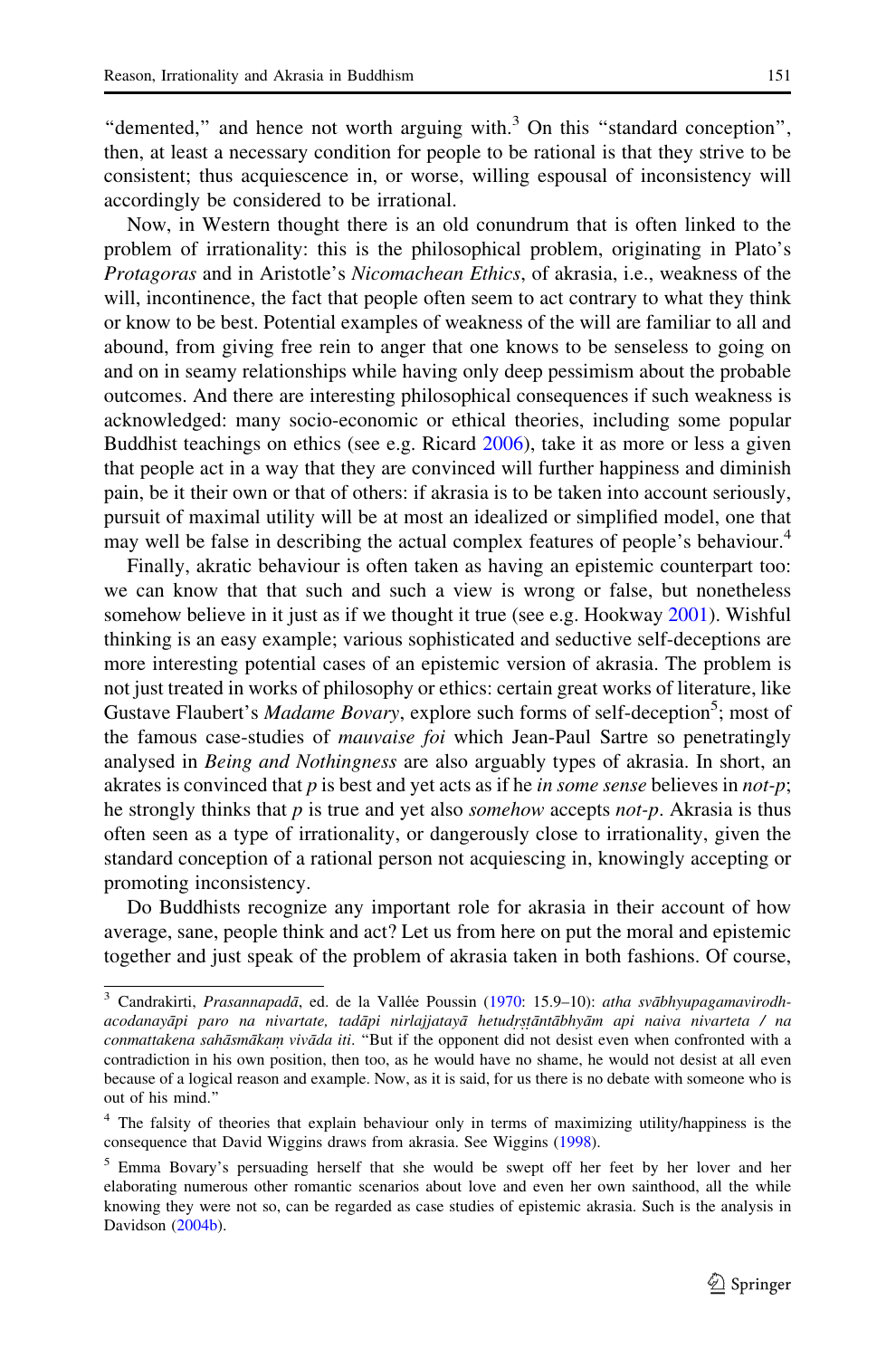Buddhists do recognize that people act and think in ways that they *later* realize to be wrong, or even hopelessly incoherent—indeed this is a sad fact of life that virtually everyone is forced to admit at some time or another. But do they recognize that people act and think akratically, i.e., believing things and acting in certain fashions, while *at the same time* in some sense aware of being inconsistent with their own better judgment and intentionally pursuing worse courses of action?

Issues of self-deception and epistemic akrasia have been taken up in connection with Chinese, Japanese and Indian thinkers by Roger Ames, Elliot Deutsch and others; Richard Hayes has also seen the interest of the problem in Buddhism, all the while acknowledging, as I do, that there is no treatment of it as an *explicitly* formulated philosophical theme in classical Buddhist writings.<sup>6</sup> My starting point and the work to which I return again and again is the *Bodhicaryāvatāra* of Sāntideva (7–8th century CE), where, I would argue, the problem underlies the discussion in several chapters, sometimes at almost every turn. The problem comes out especially urgently in Santideva's self-analyses—instead of the non-conceptual quietism often associated nowadays with Buddhism, his practice clearly involves penetrating and relentless *argumentation with himself*.<sup>7</sup> And though the present analysis can be seen as an extended meditation on Santideva's tortured auto-interrogation, there are other Buddhist contexts in which the problem seems to figure significantly. That said, a theme such as this is not primarily pursued by giving textual data from Sanskrit or other Asian language writings; it involves considerable interpretation and exegesis. The debt to the writings of Donald Davidson, David Wiggins and to the contemporary literature on akrasia and self-deception will become obvious.

## 2 Pure Rationality

To say, seemingly against the evidence, that it is utterly impossible that people act intentionally against their better judgment is to accept a version of what Donald Davidson has called a ''doctrine of pure rationality'', whose first clear statement in the West goes back to Socrates in Plato's Protagoras (see Davidson [2004b,](#page-14-0) pp. 174– 175). Here is how Aristotle summarized that view in Book 7 of the Nicomachean Ethics (cited in Wiggins [1998\)](#page-14-0):

One may be puzzled how a man with a correct view of a situation can be weak of will. For some deny that this is possible if he really knows what is the right thing to do. For if the knowledge is present, it is strange, as Socrates thought, for something else to overcome knowledge and manhandle it like a slave. Socrates was totally opposed to that view. He denied that there was any such thing as weakness of will. For knowing that it is best, nobody, he said, acts contrary to the best. If he does act contrary to the best, it must be through ignorance. This account of Socrates conflicts plainly with what seems to be the case and what people say…

 $6$  Although my analysis differs from that of Hayes [\(1996](#page-14-0)), I do agree with him on the importance, in this connection, of the Buddhist's theory of personal identity and ''modularization'' of the self. See Sect. [7](#page-11-0) below.

 $7$  On Buddhist quietism and the role for argumentation, including argumentation with oneself, see our introduction to this volume.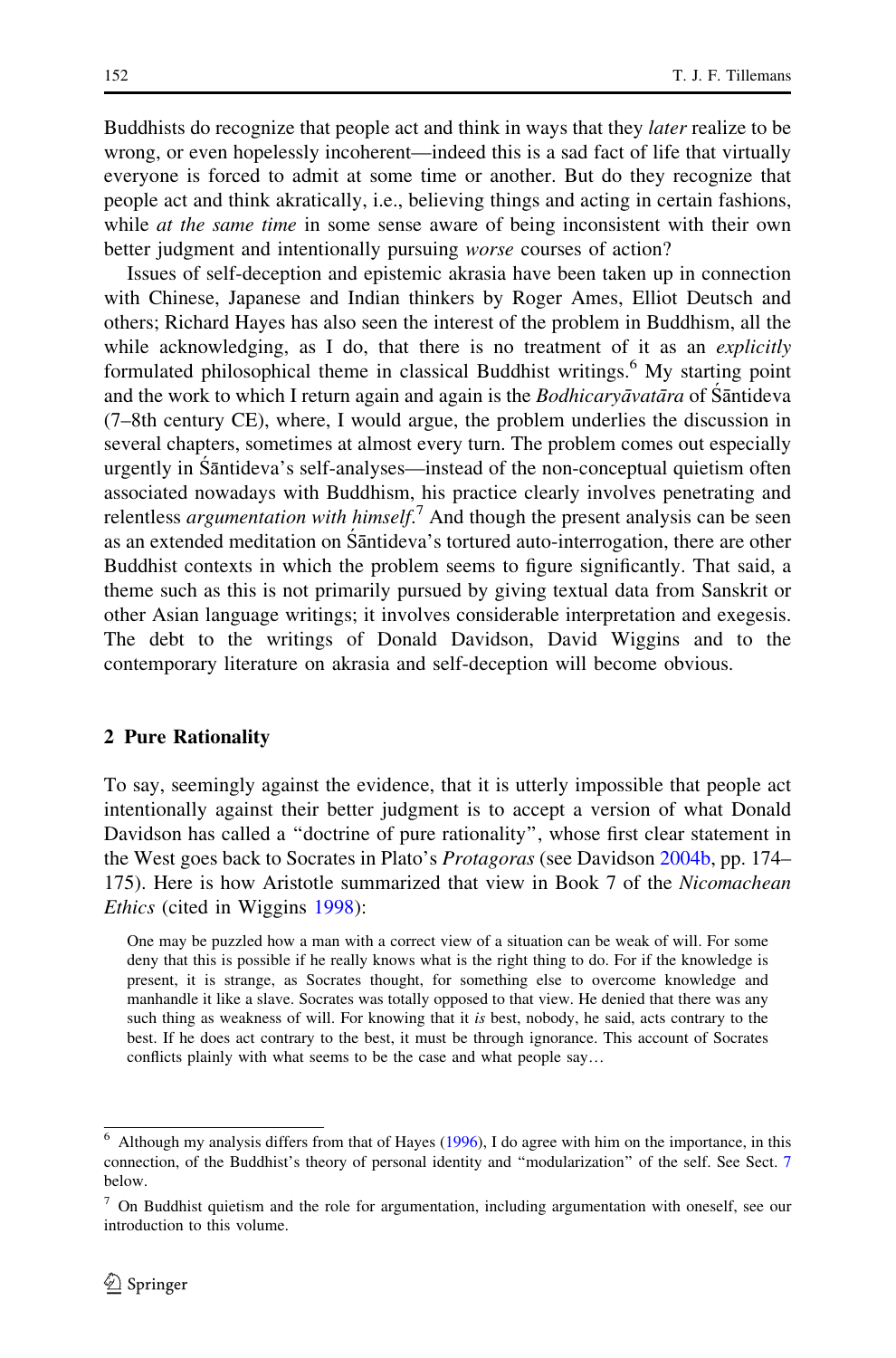<span id="page-4-0"></span>In short, a pure rationalist holds that when we pursue worse courses we don't actually know what is right, and if we did, we invariably would think and act correctly. If this was also the Buddhist position, then the Buddhist might well see people as being as exclusively rational as did Socrates. As we shall see in Sect. [4,](#page-7-0) there is a Buddhist account that goes in that Socratic direction, one that has had a certain success in popular presentations. Another textually supported account, taking seriously themes of some major Buddhist authors, does not.

## 3 Buddhist Sources Suggestive of Akrasia

David Wiggins began a long article on akrasia with the following astute observation: the existence of weakness of the will is not contested by ordinary non-theoretical people; it is a problem for theoreticians of rationality because they cannot see how it could exist and, especially, because they cannot see how it could be compatible with the other theories they espouse. Indeed I suspect that many nonphilosophers, if asked, would reply (echoing Lyle Lovett) that we do sometimes, or even very often, intentionally do things that we know will make us terribly sorry, in short that we pursue worse courses and are deeply puzzled as to what reason we could have for doing so. Aristotle said that this was common knowledge, and it seems that Buddhist authors, when they are documenting or criticizing human foibles, take it as a clear fact too. $8$  Although the Buddhist will differ with us on some of the details of what is or isn't painful or seamy, there is a recurrent argumentation in texts like Āryadeva's Catuhs'ataka, in Nāgārjuna's Ratnāvalī and in the Bodhicary $\bar{a}$ vata $\bar{a}$ ra of Santideva, to the effect that Buddhist practitioners, and indeed average people if they were to reflect a bit, actually know well that most of their actions are worse courses. Aryadeva  $(2nd-3rd$  century CE) for example, consecrates his first four chapters to a famous series of four "illusions" (viparyāsa) that are supposedly present in varying degrees in the troubled minds of Buddhist practitioners: thus Buddhists are convinced that things are impermanent but also tenaciously and wrongly hold them to be permanent, what is actually painful is held to be pleasant, unclean things are held to be clean, and selfless things are held to have selves (Lang  $2003$ , [1986\)](#page-14-0).<sup>9</sup> The logic in the treatment of these illusions is always the same: people are self-deceived; they know that permanence, cleanliness, selves, etc. are illusions and yet somehow think the exact opposite and act for the worse. Sāntideva adopts a first-person perspective and again and again engages in extensive arguments with himself, contrasting fundamental Buddhist truths and

<sup>&</sup>lt;sup>8</sup> Cf. Wiggins [\(1998](#page-14-0), pp. 239–240): "Almost anyone not under the influence of theory will say that, when a person is weak-willed, he intentionally chooses that which he knows or believes to be the worse course of action when he could choose the better course. … But there are philosophers of mind and moral philosophers who have felt a strong theoretical compulsion to rewrite the description, rather than allow the phenomenon of weakness of will to appear as an incontrovertible refutation of the theories of mind or morality that they are committed to defend.''

<sup>&</sup>lt;sup>9</sup> For the canonical schema of four viparyāsa, see Abhidharmakos´abhāṣya ad V.8, translation de la Vallée Poussin, tome IV, p. 21.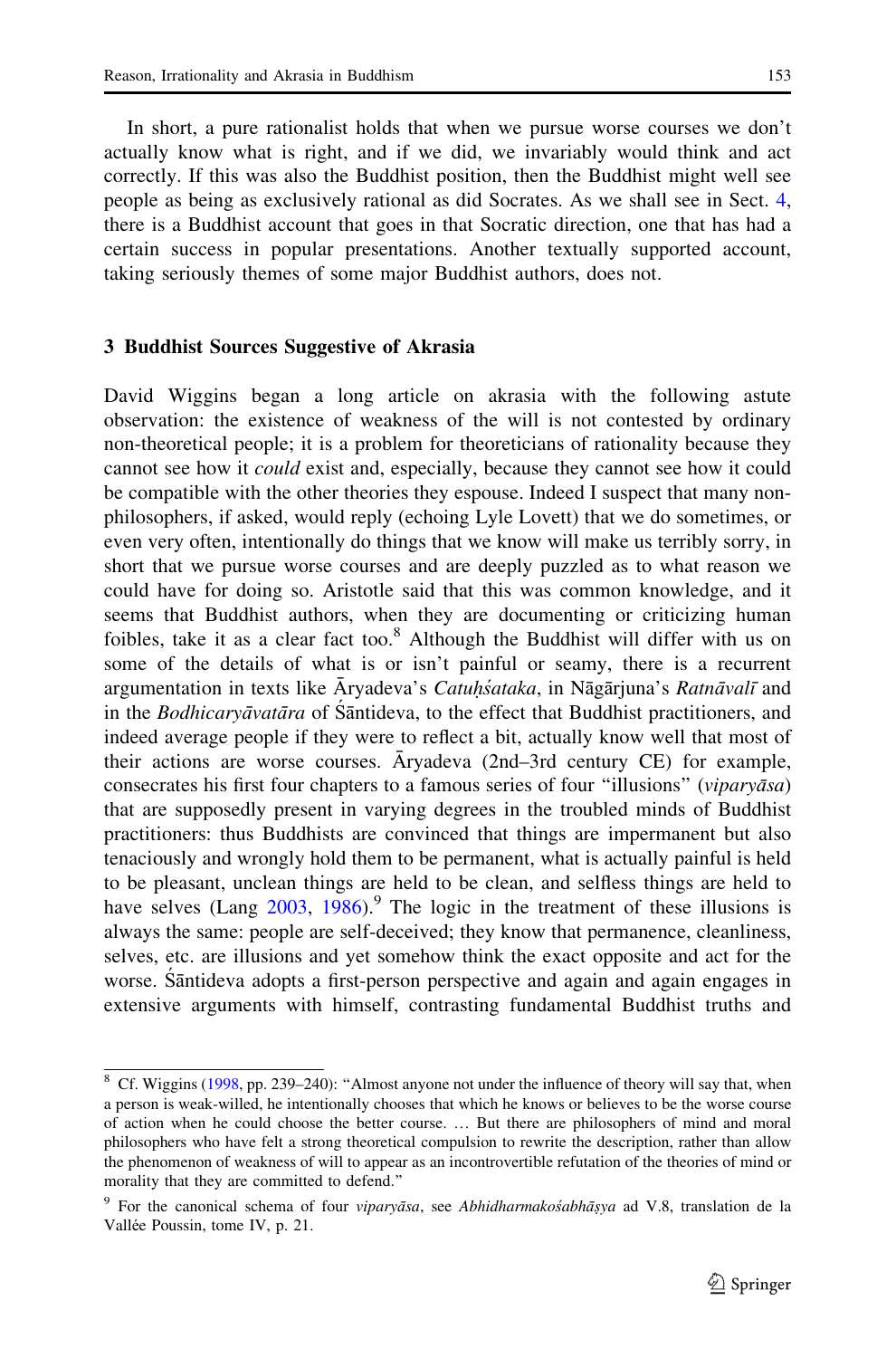norms which he (in some sense) knows with the opposite thought patterns of his own divided mind.

To take two typical verses:

Why, mind, do you protect this carcass, identifying with it? If it is really separate from you, then what loss is its decay to you?

O Fool! You do not identify with a wooden doll even when it is pure. So why do you guard this festering contraption made of filth? (Translation in Crosby and Skilton [1996](#page-13-0), p. 39)

There are many other such descriptions of seemingly inexplicable odd behaviour and incoherence: Dharmapala, for example, illustrates the "strangeness" of the world", with a list of ten "hard to fathom things" (Chinese: nan ce), some of which (such as people coveting money all the while renouncing the world) are suggestive of akrasia (Translated in Tillemans [1990](#page-14-0), vol. 1, pp. 171–172). Other authors, especially the writers on monastic discipline (vinaya), describe in considerable detail the bizarreries of celibate individuals, who subscribe to the monastic code but nonetheless pursue (alas, often intentionally, I suppose) quite disturbing deviations from the rules. No need to elaborate further. In any case, there seems to be ample information in texts documenting people acting in a way that they knew or strongly believed to be wrong. In fact, there are more complex potential cases of akrasia where belief in errors is seen as inescapable and even necessary. These ''positive'' cases arise, not in ethical contexts, but rather in Buddhist metaphysics and philosophy of language. However, a discussion of these error-theories of universals and conventional truths, even though they may well be seen as a peculiar advocacy of epistemic akrasia, would take us too far into other matters (see Tillemans [2004\)](#page-14-0).

Significant is that both Santideva and Dharmapala express deep puzzlement about why people do the things they do against their better judgment. But what are these two writers puzzled about and what kind of an answer might they have expected to receive, if any? One quick, and unsatisfying, response would be to say that Santideva wasn't actually puzzled at all—his questions were just repeated exhortations to himself to practice Buddhism. But this unfortunately amounts to eliminating the divided mind that Santideva reveals throughout so much of the Bodhicaryāvatāra: instead of a mind in conflict, we would have an essentially indolent figure who provides himself with a series of rhetorical goads. Charity demands that we take Santideva's "Why?" more seriously.

Let me begin with what I think is the kind of answer that Santideva is probably not seeking. He and most other people who puzzle about why they choose worse courses (be they 8th Century Indian Buddhists or 20th Century country and western singers) are usually *not* seeking purely causal explanations.<sup>10</sup> Indeed, if the repeated "why?" (kasmat) and "how is it possible?" questions that we find so often in the Bodhicaryāvatāra were to be taken as the search for a psychological explanation identifying causal factors that gave rise to odd behaviour and beliefs, a Buddhist should have little difficulty in coming up with answers. Those answers might be intricate, especially given Buddhism's detailed discussions of karma, mental factors

<sup>&</sup>lt;sup>10</sup> I am of course once again thinking of that great Texan akrates, Lyle Lovett.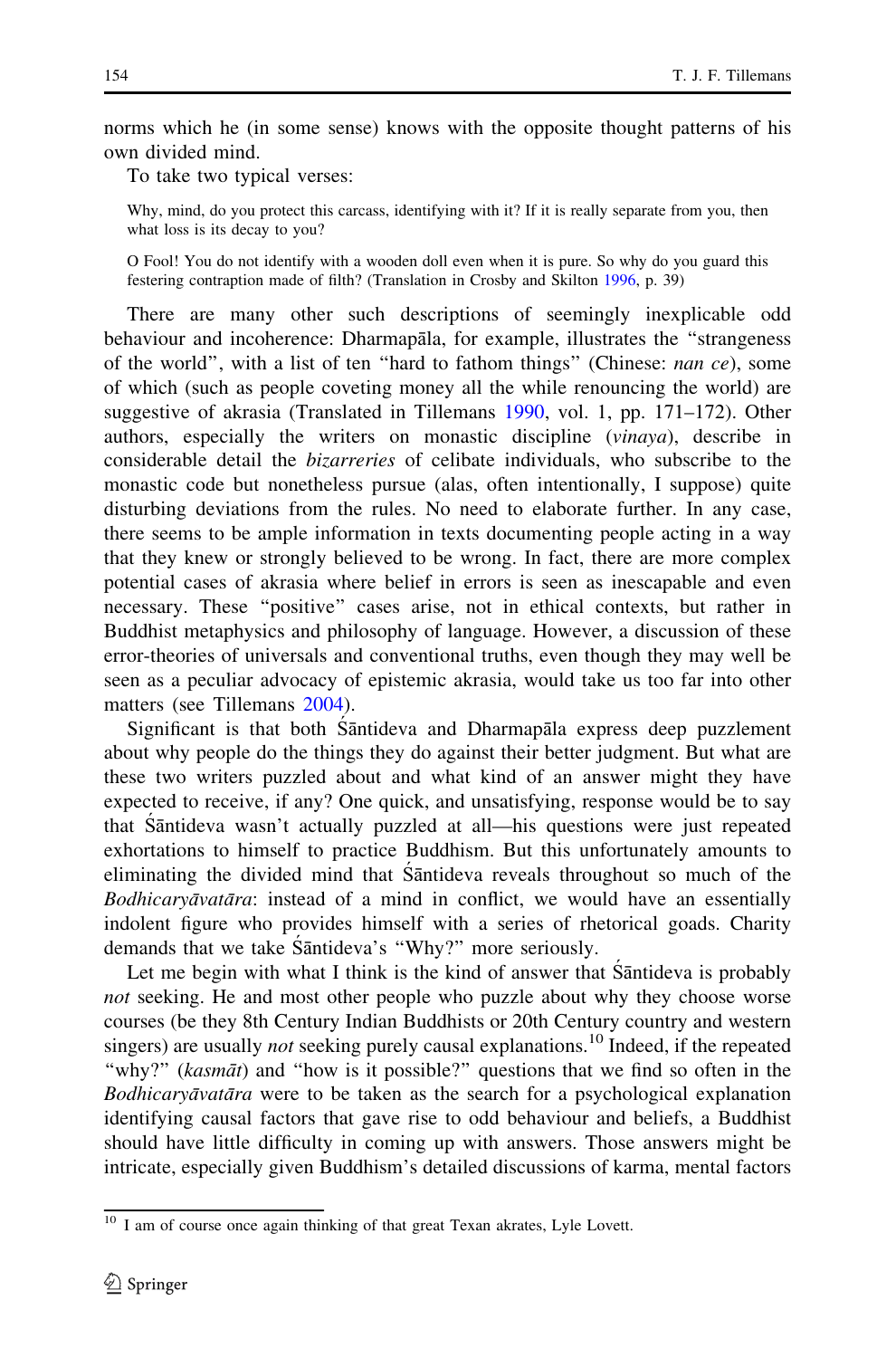$(caitta)$ , dependent arising  $(pratityasamutpāda)$ , and the other elaborations of mental causality found in Abhidharma or Pramāna literature, typically in connection with the question of the origin of suffering. But the answers would be forthcoming and relatively unproblematic.

In the West or in the East there is no shortage of causal explanation as to what makes people go against their better judgment: e.g., the passions constrain people to do what they don't want to do, much like external force; or the psychological force of better judgment is over-powered by the force of temptation; vigilance and mindfulness are too weak against the passions; or better judgment is no match for the strength of longstanding habits and ingrained tendencies to go against it, and so and on and so forth. Many of these causal explanations, and particularly the appeal to the causality of longstanding tendencies  $(v\bar{a}s\bar{a})$ , are at one point or another invoked by Buddhists to explain psychologically how it happens that we do or think things we also know to be worse choices or errors. Indeed talk of deeply ingrained tendencies, or more exactly "beginningless tendencies" (anādikālavāsanā), is such a Buddhist cliché that if Sāntideva or another Buddhist had simply wanted a causal account of why people go against their better judgment, it would be hard to see why any puzzlement would have arisen at all. I think it is clear that a causal explanation along the lines of ''Buddhist psychology'' is not primarily what is being sought: it is just too readily available.

Nor would such Buddhist psychology settle the puzzlement: invoking that type of explanation largely misses the point. Generally, when people are perplexed about why they do the things they do, they are asking for reasons and not just mere causes, reasons that enable them to make sense of actions by seeing them as fitting into a pattern of thought and action that is rational and consistent. Such is, I maintain, also what seems to lie behind Sāntideva's "why?" The puzzlement comes from the following: while Santideva had what were for him good Buddhist reasons for not identifying with his body and not cherishing it, and he no doubt had all-too-human reasons for nonetheless protecting his body, he found himself with no reasons at all for pursuing a course of action (i.e., protecting his body) that he sincerely and deeply believed to be worse over one that he thought to be better. This is indeed the hallmark of akrasia: the actor cannot satisfactorily understand himself in reasoned terms; although he may be able to give causal accounts and may perhaps even be a determinist in maintaining that all his actions and thoughts are somehow caused by events in the past, he cannot give a reason that would entail that, all things considered, he should pursue what he knows to be the worse course.<sup>11</sup> This seems to correspond to Santideva's predicament, for the Bodhicaryāvatāra is above all an intense, almost obsessive, introspection of a thinker perplexed at having no reasons to justify his rejection of what he thinks best and true.

<sup>11</sup> The central idea is that of Davidson, encapsulated in one of the three quotations with which we began this article. See the elaboration in Davidson (l980, p. 42).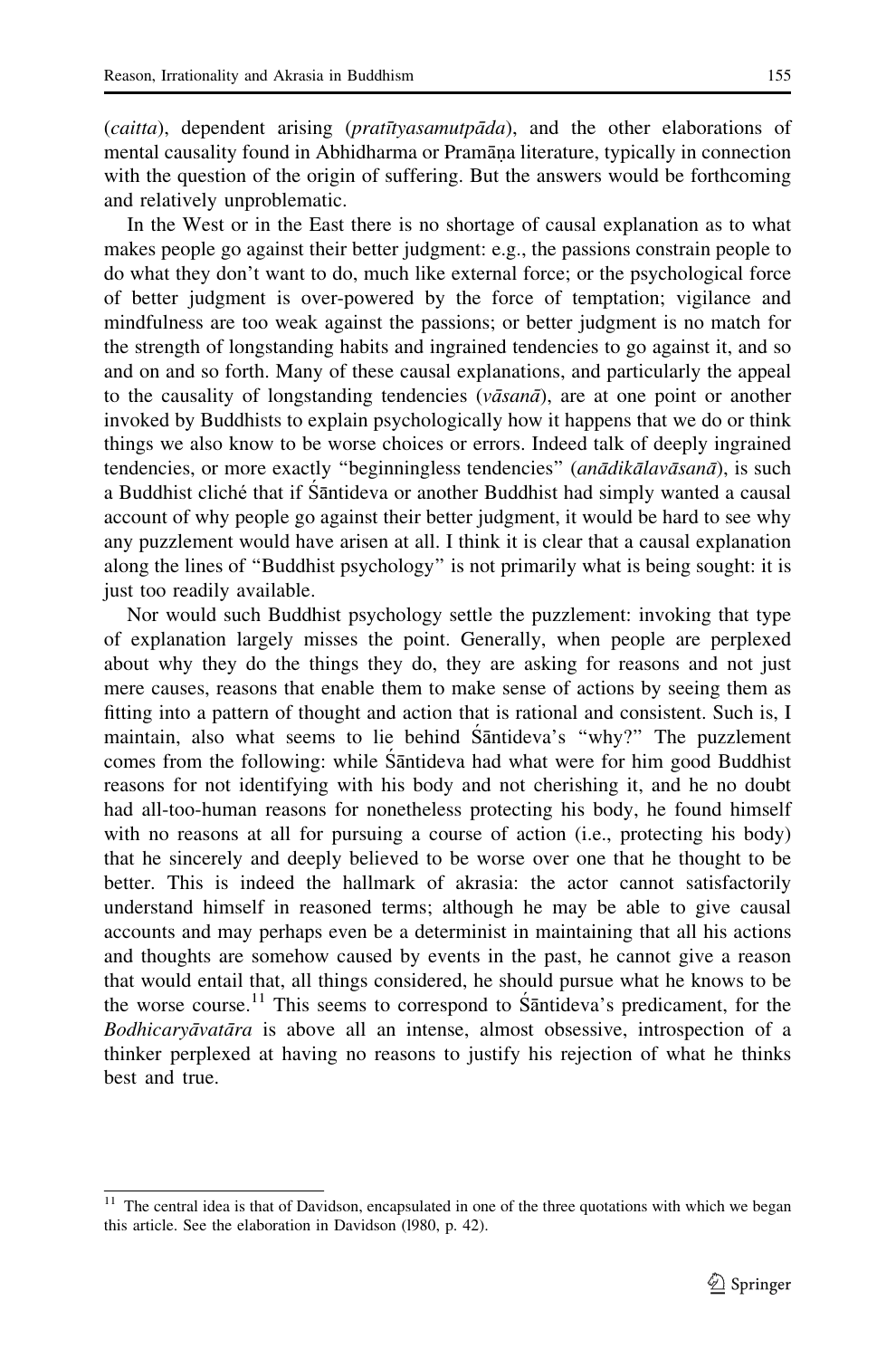## <span id="page-7-0"></span>4 Dismissals

So much for Buddhist observations and recognition of the oh-so-common phenomena of akrasia. *Theorizing* about how such phenomena are possible—i.e., making a place for the akratic in one's theoretical account of human thought and action—is quite another matter, especially given the ''standard conception'' of rationality that Indo-Tibetan scholastic Buddhist thinkers promote. I think that many Buddhists, in reflecting theoretically, are reluctant to acknowledge that people's thought and actions can be as akratic as they seem to be and feel that appearance of akrasia needs to be explained away. I can see three basic theoretical strategies that are in accord with broad lines of Buddhist scholastic texts and popular teachings, two that would dismiss all akrasia as only apparent and one that would acknowledge it and even provide the beginning of an account of how it is possible. Each involves, inter alia, an interpretation of the key Buddhist idea that ignorance  $(avidy\bar{a})$ underlies moral and epistemic faults. We begin with the two dismissals.

One potential Buddhist strategy to dispel appearance of akrasia can be elaborated as follows: in the Santideva-style examples, four illusions and other such cases,  $a$ Buddhist is not actually in conflict with his own clear and better understanding, because the latter is for all intents and purposes nonexistent, or too fleeting, too vague, and hence cannot enter into any such conflict. In short, there is no inconsistency between the principles that a Buddhist holds and the opposing beliefs that seem to guide how he actually behaves, because there is no real understanding of the relevant Buddhist principles at all. The would-be akrates might possibly pay lip-service to those ideas and even claim that he masters them, but in fact he doesn't understand them in a way that could be said to be in genuine conflict with anything. The culprit, to put it in Buddhist terms, is the mental factor of ignorance  $(avid\gamma\bar{a})$ that is at the root of the errors and misdeeds that keep sentient beings bound to the cycle of suffering and reincarnation, i.e.,  $samsāra$ ; ignorance clouds the mind so that understanding is weakened. Applied in a thorough-going fashion this dismissal leads to a doctrine of pure rationality a` la Socrates: no akrasia, no inconsistency, just the all-present "darkness of ignorance" (avidyāndhakāra): we're left with people (Buddhists or otherwise) who are rational and consistent, but who, in their dullness, don't actually grasp the points at issue—a not very flattering depiction of serious, profound thinkers, like Santideva and others, who have consecrated their lives to understanding Buddhist philosophy.

Of course, this image of *avidya* as *andhakara*, gloom-making, is amply attested in Buddhist canonical literature, as are numerous other similar metaphors: ignorance as a cloud, an obscuration, a veil, fog, an eye disease. Preponderance of such imagery might seem to suggest that the ignorance that leads us astray was invariably interpreted as an unknowing that deprived people of better judgment, making them into "children" (bāla) and "fools" (mūrkhajana). And if that was all there was to it, then the ''ignorance dismissal'' would indeed put a fast end to any debate about akrasia, self-deception, and irrationality. To use an Aristotelian image, people invoking ethical or philosophical principles would be like drunkards reciting verses of Empedocles that they didn't understand: such people might be stupefied, but they would not be akratic, nor would they be irrational in any interesting way.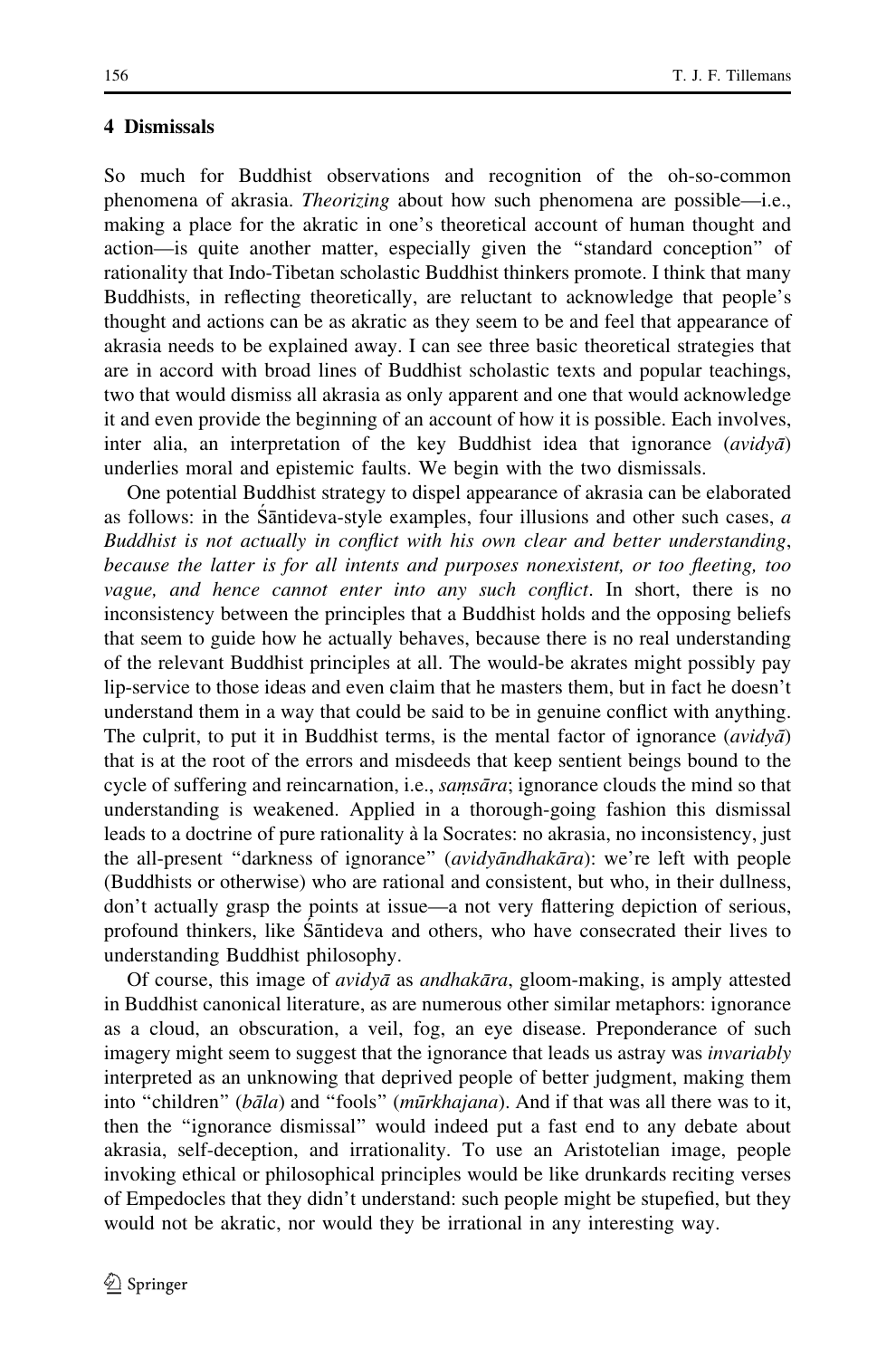The second potential dismissal of akrasia is a variant upon the first. It could be summarized as follows: *people don't act against what they think best; due to* ignorance and delusions like self-grasping, they not only don't understand what is best, but erroneously believe that actions based on stinginess, indulgence in desires, and so forth are not the worse courses, but are the best courses for them in that they will maximize utility. Similarly for cases suggestive of epistemic akrasia and self-deception: people do not actually believe that permanence, the existence of selves, etc., are illusions, but believe they are real facts. In short, people may again pay lip-service to Buddhist moral and philosophical principles, but they believe in something else that will maximize their own utility and that is why they pursue it. The first type of dismissal was based on people simply not understanding Buddhist principles and thus not adequately understanding what the best course of action was. The second had the additional feature that people would not actually believe that the worse course was worse, because ignorance made them take the false and worse for the true and best. The consequence of the second is in any case another variant on the Socratic principle of pure rationality: people would never intentionally pursue what they genuinely knew to be worse courses and would never believe what they knew to be false.

Who subscribes to pure rationality and its resultant dismissals of semblances of akrasia? It is above all to be found in contemporary interpretations of Buddhism as an ''art of happiness,'' or even a ''science of happiness,'' interpretations that often advance a position that goes strikingly in the direction of pure rationality and hence a dismissal of phenomena like akrasia. Indeed, what seems presupposed as a philosophy of action in this burgeoning literature, and is admittedly articulated with varying degrees of clarity and explicitness, is something that we can formulate along the following lines: sentient beings, by nature, will act in a way that they think maximizes their happiness; their pursuit of happiness, however, is misguided and regularly leads them to unfortunate actions because they are so deeply ignorant about what happiness really is and what leads to it.<sup>12</sup> This approach has no room for akrasia and precludes that there are people whose minds are divided between genuine better judgments of what is valuable and intentional pursuit of courses known to be worse.

One thing that needs to be made clear: Buddhism as a rational ''art/science of happiness'' is itself a thoroughly modern interpretation of Buddhism, an attempt at elaborating a Buddhist ethical philosophy that applies a broadly speaking utilitarian approach as a master-argument to decide courses of action. Why such a philosophy has been promoted and why it might seem attractive is beyond the scope of this paper, but would involve a number of considerations about how certain Buddhists have seen their religion's possible role in the world and its compatibility with modernity. In any case, the textual sources in Buddhism significantly underdetermine

<sup>&</sup>lt;sup>12</sup> See Ricard [\(2006,](#page-14-0) pp. 26–27): "However we go about looking for it, and whether we call it joy or duty, passion or contentment, isn't happiness the goal of all goals? … Anyone who says otherwise doesn't really know what he wants; he is simply seeking happiness under another name.'' An appeal to the selfevidence of the fact that people do what they do because they rationally (but misguidedly) calculate it will maximize their happiness is clearly found in a recent article by the American monk, Thanissaro Bhikkhu ([2006\)](#page-14-0). On p. 43 we are provided with the following diagnosis of what underlies attachment to things like alcohol: ''… in your calculation, the immediate pleasure derived from the alcohol outweighs the longterm damage it's doing to your life. … We're attached to things and actions, not because of what we think they are but because of what we think they can do for our happiness.''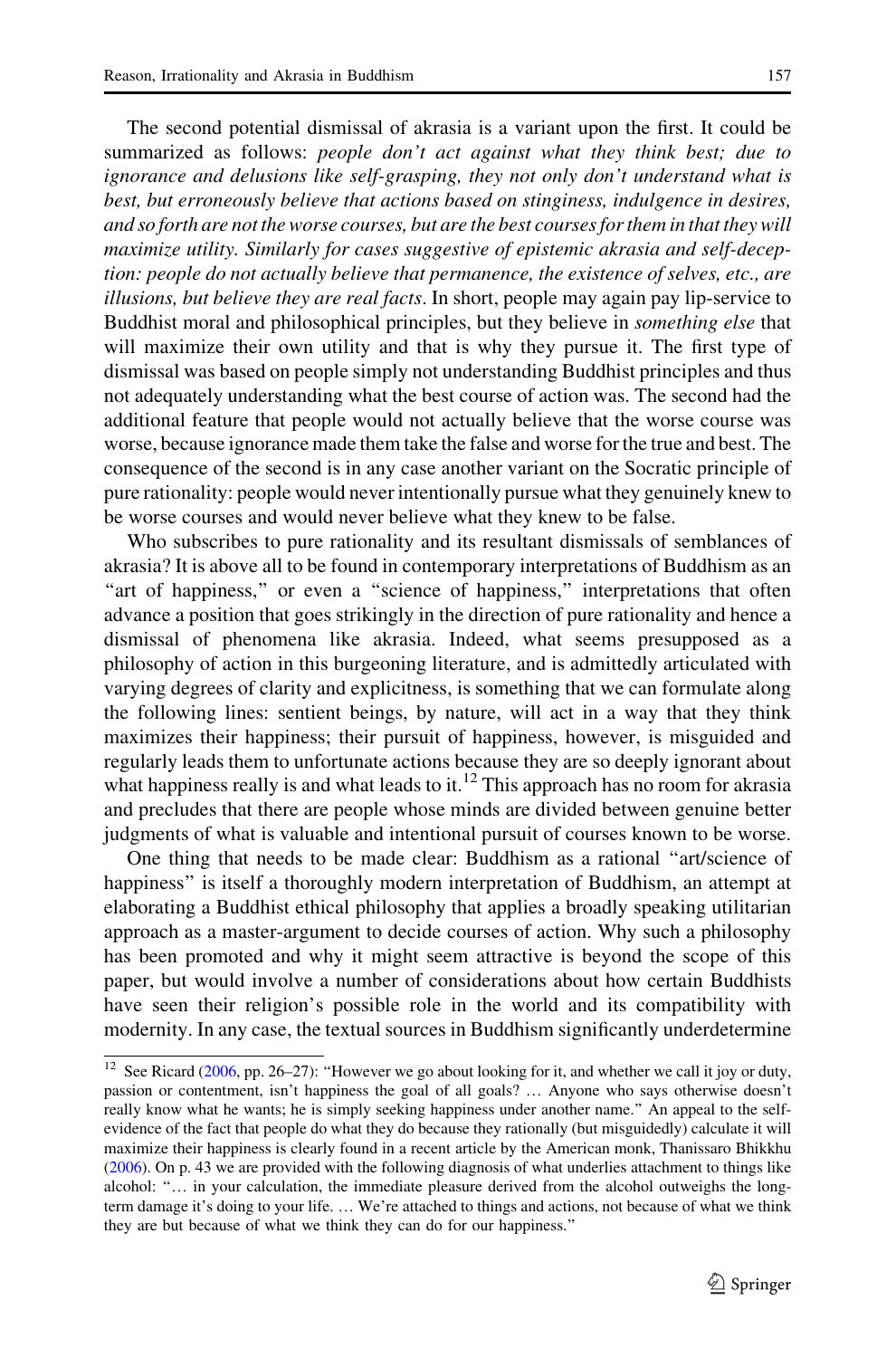<span id="page-9-0"></span>this currently promoted picture of Buddhist ethics as utilitarian.<sup>13</sup> Nor is there, as far as I can see, clear evidence in classical Buddhist literature in favour of the background principle that people will invariably act in the way they think, all things considered, to be most conducive to their happiness/utility. On the contrary, as we've seen in Sect. [3](#page-4-0), we seem to have ample evidence that influential Buddhist authors recognize that certain people in pursuing worse-courses do not act in that way: they act in a way that they themselves understand very well leads to less overall happiness for themselves, and a fortiori less happiness for others. Indeed, following the Bodhicaryāvatāra that is virtually the rule for thoughtful people embarking upon Buddhist practice. In what follows, we will seek to develop interpretations of Buddhist theoretical notions, like  $avidv\bar{a}$  and others, which make such conflict possible and do not explain away those important phenomena in favour of pure rationality.<sup>14</sup>

There are, in Buddhist philosophical literature, the makings of a more complex and rich theoretical account of akrasia, one that: (a) interprets ignorance as an active defiled intelligence, rather than a mere unknowing; (b) allows for conflicting networks of reasoning in different sub-systems, or different ''compartments'', of consciousness; (c) develops a theory of personal identity and responsibility so that compartmentalized mental states are still attributable to one agent. All these themes are present in writings of major Mahayanist Buddhist authors and in combination they give an account of human thought and behaviour in which there will be a considerable role for the all too human phenomena of akrasia in its various forms. In the remainder of this article, I'll sketch out some observations on each such theme in Buddhism. Hopefully the outlines of a more thorough treatment will become visible.

## 5 Ignorance as Defiled Intelligence

If a Buddhist wishes to defend pure rationality come what may, no doubt the easiest route for him, as we saw, is to generalize the role of ignorance as a simple unknowing: there are never any real cases of akrasia; the would-be akrates always turns out to be ignorant of what is best and true. While many Buddhists did take ignorance in that way, that is, as a non-understanding *(apratipatti)*, it is important to note that many other major Buddhist philosophers, like the 7th Century author, Dharmakīrti, and the author(s) of the *Yogācārabhūmi*, did not see the ignorance that underlies *samsāra* as a mere absence of understanding, but as a very tenacious and even reasoned misunderstanding (vipratipatti). They explained it as being the wrong view that reifies persons, i.e., *satkāyadrsti*, or a "defiled intelligence" (klistā prajnã). I quote a relevant passage from Dharmakīrti's Pramāņavārttika and Svavrtti (auto-commentary) in full:

What then is the source of these [moral] faults so that they are abandoned due to the repeated cultivation of its antidote?

 $13$  On Buddhist ethics as virtue ethics rather than utilitarianism, see Keown ([2001\)](#page-14-0). Buddhists' narratives of dilemmas would seem to show that they, like most of us, are faced with what Thomas Nagel calls a ''fragmentation of value'', i.e. competing values that come into conflict, and no single criterion to decide everything (Nagel [1979](#page-14-0), Ch. 9).

 $14$  Cf. Wiggins' remarks cited in footnote 8 above. To persist in saying that Santideva just cannot actually know or believe such truths is tantamount to a refusal to allow challenges to a faulty background theory.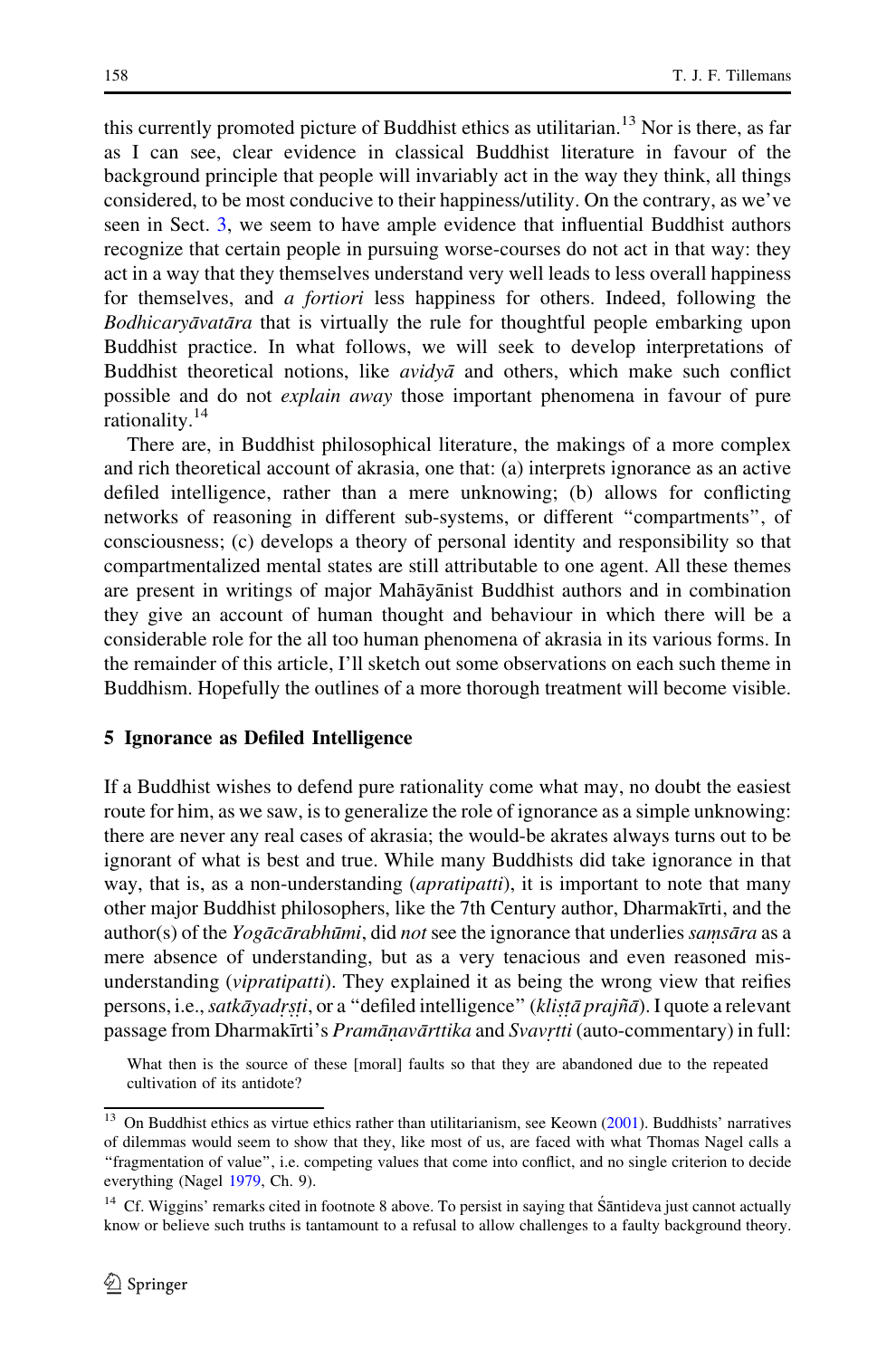The genesis of all the [different] kinds of faults is due to the false view that reifies the person (satkāyadars´ana). This constitutes ignorance (avidyā); the attachment to the [I and the mine] is based on that. From that [attachment] come hatred and [all] the rest [of the moral faults]. 222 Indeed if someone sees that there is no I and no mine, then, lacking [such] a belief, he will not be attached to anything. Nor will a detached person feel hatred for anything, for no-one has any [hatred] for what is harmless to himself and his possessions or prevents harm [to them]. Thus, the view reifying the self, which came about due to repeated cultivation of [a view] of the same general kind, leads to the view of there being a ''mine'', and these two [views] to attachment to the [I and mine], and [finally] that [leads] to hatred and [all] the rest [of the moral faults]. That is why all faults arise from the false view that reifies the person. And it is precisely that [view] that we term 'ignorance' (ajñāna).<sup>15</sup>

In short, the necessary condition for the perpetuation of the world of suffering, i.e., samsāra, is ignorance taken as being a defiled intelligence reifying persons: this leads to the mistaken belief/apprehension that there is a substantial self and its possessions, to the related attitudes of self-protection and aggression, and finally, when these attitudes prevail, to the resultant worse-course behaviour, like stinginess, anger, and indulgence in desires, etc. Other thinkers, of a Madhyamaka orientation, like Candrak¯ırti and Tsong kha pa, also speak of active, intelligent, misconstruing, rather than just dullness: thus satyābhimāna (the attachment that things are real), grasping at the real (bden 'dzin), etc. are underlying necessary conditions for our choosing worse alternatives.<sup>16</sup>

For philosophers who see *samsāra* as thus rooted in an active and defiled type of intelligence, rather than a simple unknowing of what is best, the facile Socratic ''ignorance defense'' for pure rationality is not readily available: there is, rather, a clash between strongly held ways of thinking. This leaves the route open for Buddhists to say that well-cultivated practitioners, like Santideva, could know they are wrong in pursuing stinginess, anger, and other passions, and in believing in permanence, cleanliness, selves, etc. They could know those things, though their defiled intelligence strongly believes the opposite and leads them to act upon what they know to be wrong.

#### 6 Compartmentalization and Consistency

When we speak of an akrates going against his own better judgment, we easily attribute to him a type of inconsistency. But does that mean that an akrates who knows that generosity is the best course of action but nonetheless pursues his own stingy self-interest explicitly thinks to himself that one and the same action is both good and not good? Does he endorse a conjunction of a proposition and its negation? This seems quite unlikely and would be perilously close to what Candrak $\overline{i}$ rti calls simply "being

<sup>&</sup>lt;sup>15</sup> Pramānavārttika I, 222 and Svavrtti (ed. Gnoli [1960](#page-14-0), p. 111): kah punar esām dosānām prabhavo yatpratipakṣābhyāsāt prahīyante/sarvāsām doṣajātīnām jātiḥ satkāyadarśanāt//sā avidyā tatra tatsnehas tasmād dvesādisambhavah//222//na hi nāham na mameti paśyatah parigraham antarena kvacit snehah/na cānanurāginah kvacid dvesah/ātmātmīyānuparodhiny uparodhapratighātini ca tadabhāvāt/tasmāt samānajātīyābhyāsajam ātmadarśanam ātmīyagraham prasūte/tau ca tatsneham sa ca dvesādīn iti satkāyadarśanajāḥ sarvadoṣāḥ/tad eva ca ajñānam ity ucyate/.

<sup>&</sup>lt;sup>16</sup> For references to the two senses of ignorance in Candrakīrti's *Pañcaskandhaprakaraṇa* and to "defiled intelligence" in the Yogācārabhūmi, see Seyfort Ruegg [\(2002](#page-14-0), n. 148). For satyābhimāna, see Candrakīrti's Madhyamakāvatārabhāsya ad Madhyamakāvatāra VI.28, translation de la Vallée Poussin ([1910,](#page-13-0) pp. 304–305).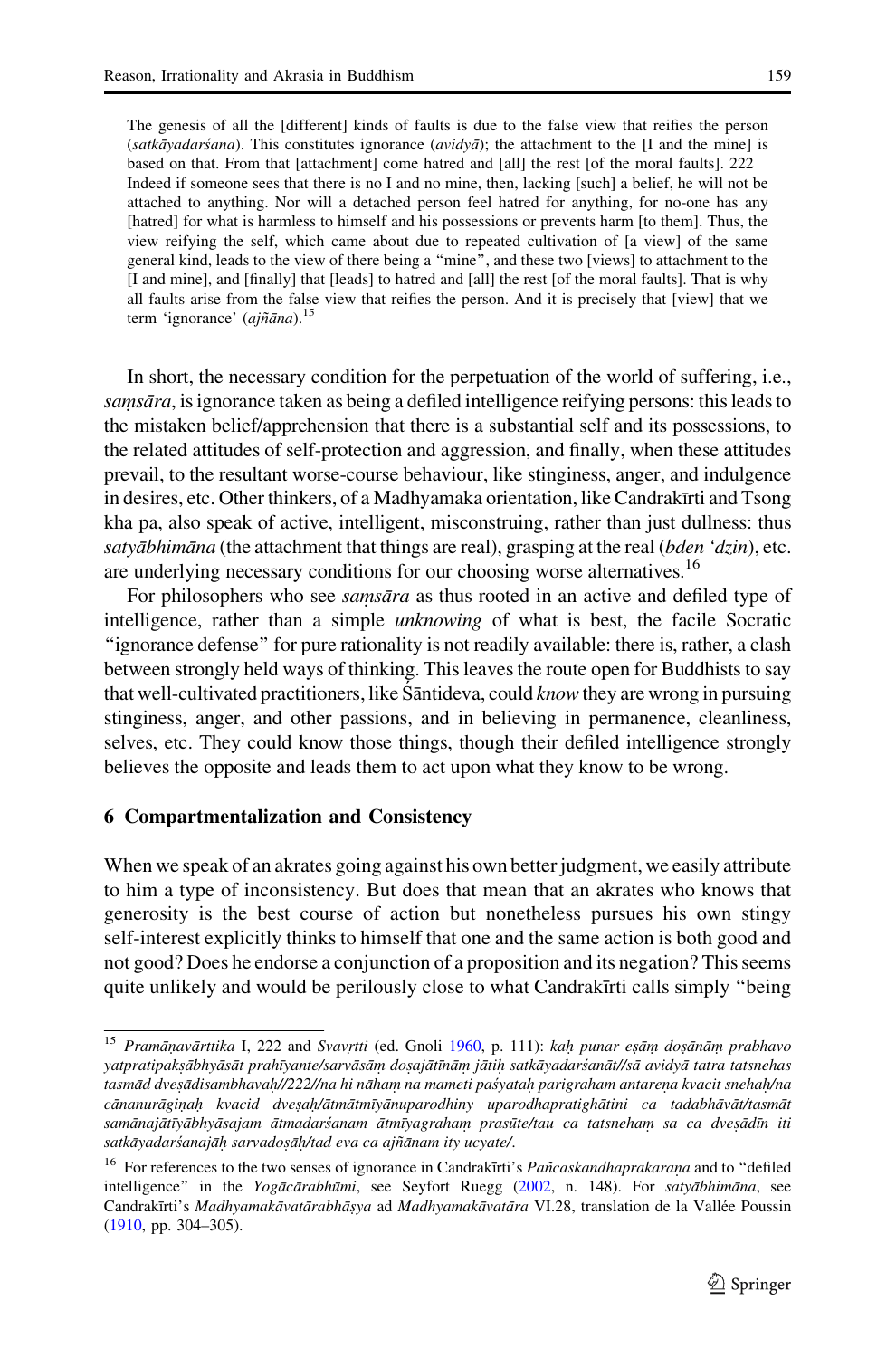<span id="page-11-0"></span>demented", "out of one's mind" *(unmattaka)*, rather than being a sane worldling in a complex tension between better judgment and defiled forms of intelligence.

Now for the Buddhist, as for Donald Davidson and many other theorists about akrasia, the way back from such a radical form of irrationality is compartmentalization of mind: instead of one and the same mind or subject holding two opposing ideas or networks of ideas—a puzzling phenomenon indeed—there are supposedly many semi-autonomous cognitive sub-systems each having their own beliefs, with no substantial person linking them together.<sup>17</sup> I think the most plausible reconstruction of the position found in *Pramānavārttika* and other key texts<sup>18</sup> would be as follows: ignorance-qua-defiled intelligence is regularly depicted in Buddhist literature as creating a network of reasonings (e.g., ''This is me'', ''This is mine'', ''This is hence essential to my happiness'', etc.) with a great deal of internal cohesion and leading to a coherent series of decisions to act in certain fashions (e.g., ''I should defend this'', ''I will be aggressive to someone who threatens me in this respect," etc.). It is this network of reasonings and actions that leads to conflict with a competing ensemble of beliefs that there is no real I, no need to defend it, etc. The akrates, Buddhist or otherwise, could be depicted as caught between networks of ideas leading to him endorse  $p$  from the perspective of one such network and *not-p* from the other, but there would be no perspective from which he endorsed both  $p$  and  $not-p$ . The inconsistency that he endorses, if any, is thus of a weaker ''non-adjunctive'' sort; and that need not be the same as believing the conjunction p and not-p; he need not endorse the considerably stronger inconsistency that something is both good and not good.<sup>19</sup>

# 7 The Self

Of course, this is not the end of the story: there are other major philosophical hurdles that the Buddhist must cross. Let me sketch out two of them.

First, seeing the mind as a number of sub-systems is, as is often stressed in the East and in the West, particularly vulnerable to the critique that thoughts, desires, intentions and so forth would not end up being attributed to the whole person, i.e., to a unified subject that we refer to by  $\cdot T$ .<sup>20</sup> Buddhists were certainly aware of that

 $17$  These components are mental elements (*dharma*) classified into "minds" (*citta*) and "mental factors" (caitta)—this is the sort of thing that is explained in extraordinary detail in scholastic texts like the Abhidharmakośa and so many others of the Abhidharma genre. Fragmentation of the mind into such components is also explained, or presupposed, in Yogācāra and Madhyamaka Buddhism, even if the positions on the ontological status of such elements will differ from that of the Abhidharma. Compartmentalization is, in short, part of basic Buddhism.

 $18$  See the passage from *Pramānavārttikasvavrtti* quoted in Sect. [5.](#page-9-0)

<sup>&</sup>lt;sup>19</sup> Cf. Davidson  $(2004b, p. 217)$  $(2004b, p. 217)$ : "The distinction we need here is between believing contradictory propositions and believing a contradiction, between believing that  $p$  and believing that *not-p* on the one hand, and believing that  $(p \text{ and } not-p)$  on the other." I have taken up Buddhist uses of non-adjunctive inconsistencies in some detail in "How do Mādhyamikas Think? Notes on Jay Garfield, Graham Priest and Paraconsistency,'' forthcoming in the papers of the BILAP (Buddhism in Logic and Analytic Philosophy) conference in Cambridge, 2005, ed. Jay Garfield, Mario D'Amato and Tom Tillemans. One could even weaken the inconsistency further by saying, with Wiggins, that perspectives may embody incommensurable values.

<sup>&</sup>lt;sup>20</sup> The objection is that of the Brahmanical schools. But see also Davidson ([2004a,](#page-14-0) p. 171) for a similar objection.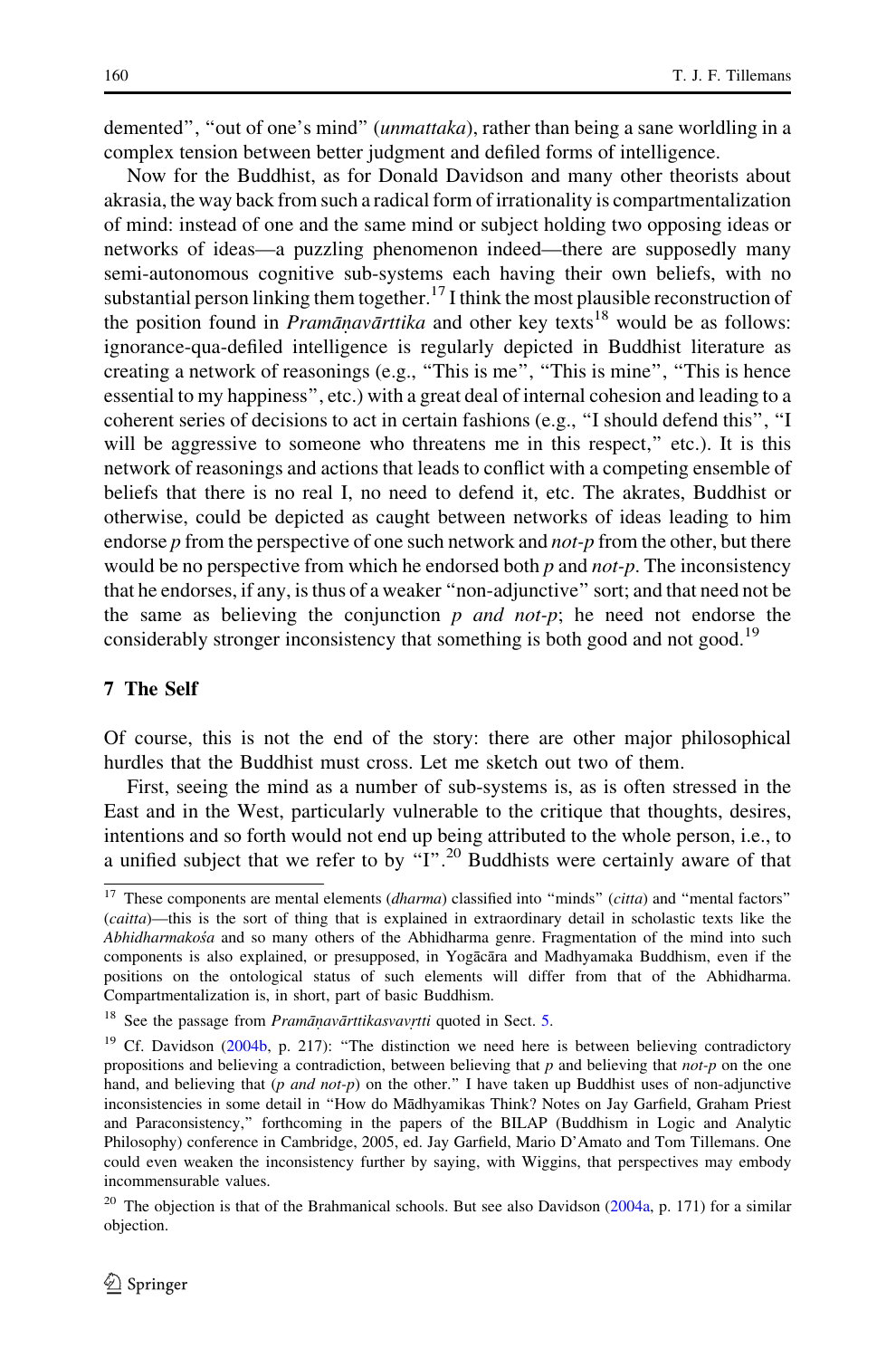problem and had their makings of a reply. The main thrust of this philosophy, either in the Abhidharma, in Yogācāra or in Madhyamaka, is always that talk of the unity of the knowing subject is only a customary truth (samvrtisatya), one due to worldly transactions (*vyavahāra*)—ascription of mental states to "whole persons" thus has to be explained without ascribing these states to a real I that owns them. This is not the place to go into an extensive treatment of Buddhist views on personal identity others, like Mark Siderits, have taken this up in detail, looking especially at the Buddhist-inspired reductionism of Derek Parfit as well as Madhyamaka views on selflessness (Siderits [2003](#page-14-0)). Suffice it to say here that some such account of the unreality of substantial selves would seem to be indispensable if the Buddhist compartmentalist, or the thoroughgoing Davidsonian for that matter, is to allow for phenomena like akrasia.

Second, even if one does follow the Buddhist in relegating the unifying "I" to mere customary truth, what is also crucially necessary for philosophers who accept compartmentalization is an account of some kind of ''panoptical'' perspective, so that some or many of the mental sub-systems are transparent and accessible to each other.<sup>21</sup> Lacking some such transparency and integrating perspective, a thinker like Santideva would end up too divided to be perturbed at all by the conflicts between his mental states. Now, it may be that certain Buddhist philosophers, like Dharmakīrti, can fulfill that requirement for integration with their idea that every mental state is also aware of itself, and that this ''reflexive awareness'' (svasamvedana) can provide the needed panoptical perspective. However, it is not sufficiently clear to me how his account would work here, for the reflexive awarenesses of mental states are also taken to be individual and thus quite separate from each other. Curiously enough, it was not actually the Buddhist followers of Dharmakūrti who explicitly used "reflexive awareness" to integrate otherwise overly separate mental components. It was their philosophical cousins and rivals, the Kashmiri Shaivites, Utpaladeva and Abhinavagupta, who accepted much of the basic scheme of Dharmakūrti's partitioning of the mind, but then invoked a unitary ''reflexive awareness'' to give the panoptical perspective that would permit separate components to communicate (see Torella  $2007$ ).<sup>22</sup> The idea may hold promise for rendering the divided mental sub-systems of the akrates transparent too.

## 8 Final Remarks

Buddhist philosophy of mind, in addition to compartmentalization, frequently advocates a type of stratification of the mental into conscious and unconscious strata. Indeed, a number of years ago the late Gadjin Nagao published an article in

 $21$  The ideas of a "panoptical scanner" and "transparency" are developed by Rorty [\(1988](#page-14-0)).

 $22$  Utpaladeva takes as an example the case of the two separate cognitions in Dharmakīrti's account of non-perception *(anupalabdhi)* of a jar, i.e., the cognition of an empty place, like a table, and the cognition of it being devoid of jars. Lacking a type of panoptical scanner, i.e., a unitary svasamvedana that grasps both, the first cognition could not lead to the second. The example is generalized by the Shaivite to show that all separate cognitions can ''communicate'' with each other and enter into networks because of this illuminating feature of consciousness.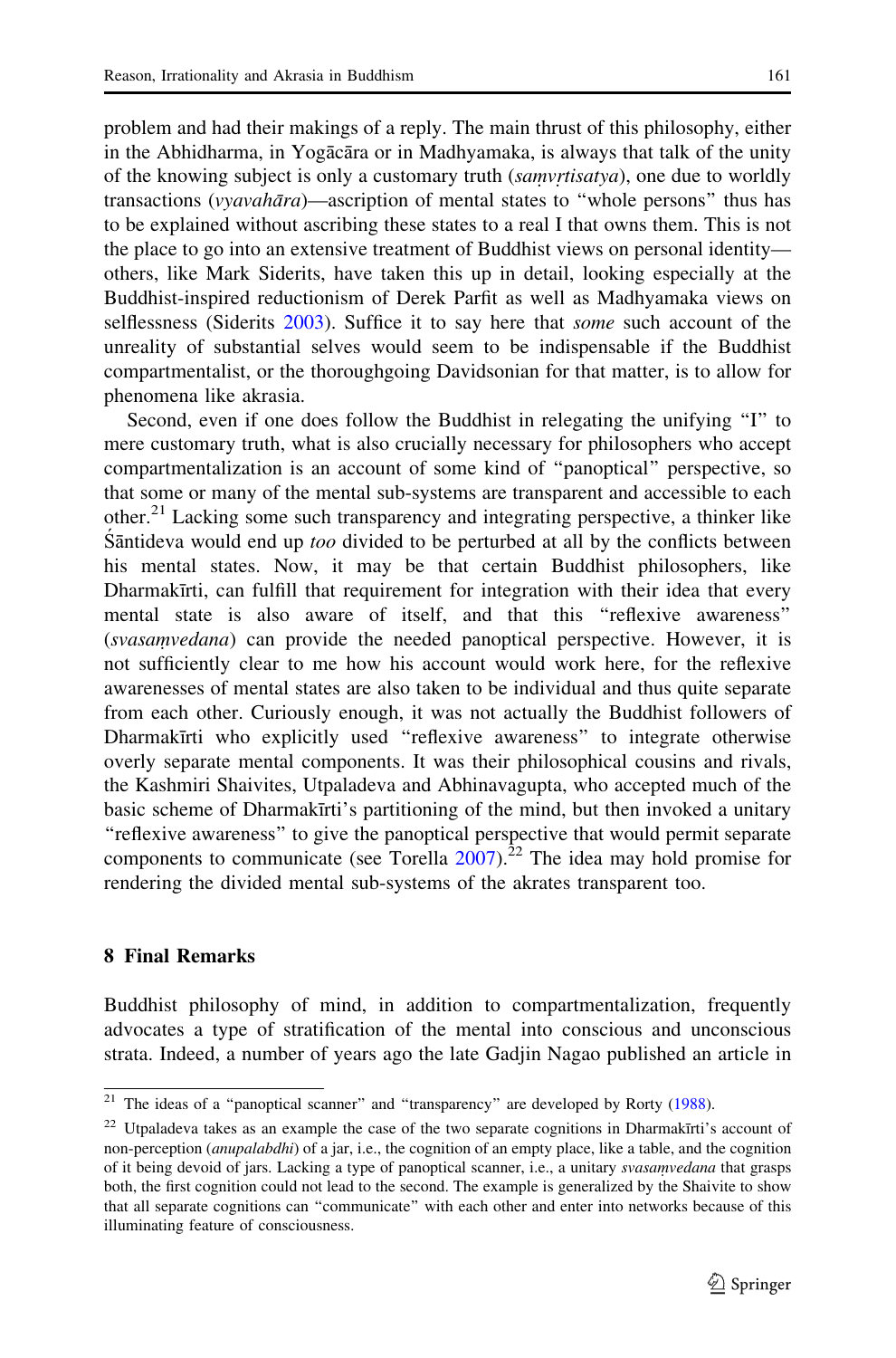<span id="page-13-0"></span>the Felicitation Volume for Jacques May in which he tried to look at the Buddhist  $\bar{a}$ layavij $\tilde{n}$ ana (the storehouse consciousness) as a kind of unconscious in depth psychology, underlying the conscious mind, or *pravrttivijñāna* (Nagao [1992\)](#page-14-0). Recently William Waldron has taken a similar tack with a book on the  $\bar{a}$ layavij $\tilde{n}$ ana (''fundamental consciousness'', or more literally ''storehouse consciousness'') entitled The Buddhist Unconscious (Waldron [2003](#page-14-0)). Whether we see Buddhist enlightenment in Yogācāra terms as a "revolutionary perspective" (*parãvrtti*) on the  $\bar{a}$ layavij $\tilde{n}$ ana or along the Madhyamaka lines of an elimination of sentient beings' ''inborn grasping at things being real'', progress on the Buddhist path invariably involves bringing error to the ever-increasing light of day. What place does akrasia have here?

To put things in rough and ready terms, some thoughts—like the deepest, or innate (sahaja), grasping at a real self and the subtle forms of grasping at permanence and other illusions (viparyāsa)—could indeed be called "unconscious" in the sense that though a person thinks that  $p$ , he might not have the second order understanding *that* he thinks p (McGinn [1979\)](#page-14-0), or if he did, he might not have any understanding of the extent of its hold on his conscious life. When these thoughts are unconscious, akrasia would not occur in connection with them, for there is no question at this time of knowing what is best but nonetheless consciously/ intentionally choosing to do or think otherwise. However, as a practitioner becomes more and more familiar with his own mind and understands better its illusions, it seems that akrasia-like conflict becomes acute. Indeed, at the first stages (bhūmi) of a Mahāyānist's spiritual advancement, the post-meditative (rjes thob; prsthalabdha) consciousness is said to be under the influence of tendencies to ''grasp at the real''  $(bden 'dzin)$  and to give rise to passions, i.e., what the scholastic refers to as  $kle'sāvarana$ , or "obscuration due to the passions". Even after their elimination after the seventh  $bhūmi$ , the practitioner is still subject to a subtle obscuration, viz., that "phenomena appear [to him] as real" (bden snang). These are errors earlier realized to be wrong during meditative absorptions, but that continue to reappear when the practitioner interracts with the world. The tension between meditative perspectives and post-meditative reentry into the world thus remains, albeit in ever more attenuated forms, until full buddhahood. What is disturbing—just as I think it was for Santideva—is that some type of akrasia in all its puzzling urgency seems to be the price of spiritual progress along the Buddhist path.

#### References

Candrakīrti. 1907, 1910, 1911. Madhyamakāvatāra and Madhyamakāvatārabhāsya, translated by Louis de la Vallée Poussin, In *Madhyamakāvatāra*, Introduction au Traité du Milieu de l'Ācārya Candrakīrti, avec le commentaire de l'auteur, traduit d'après la version tibétaine. Louvain: Le Muséon.

Candrakīrti. 1970. In Prasannapadā, ed. L. de la Vallée Poussin. Osnabruck: Bibliotheca Buddhica.

Crosby, K., and Andrew Skilton. 1996. Sāntideva. The Bodhicaryāvatāra. A guide to the Buddhist path to awakening. Oxford: World's Classics, Oxford University Press.

Davidson, D. 1980. How is weakness of the will possible? In *Essays on actions and events*, ed. D. Davidson. Oxford: Oxford University Press.